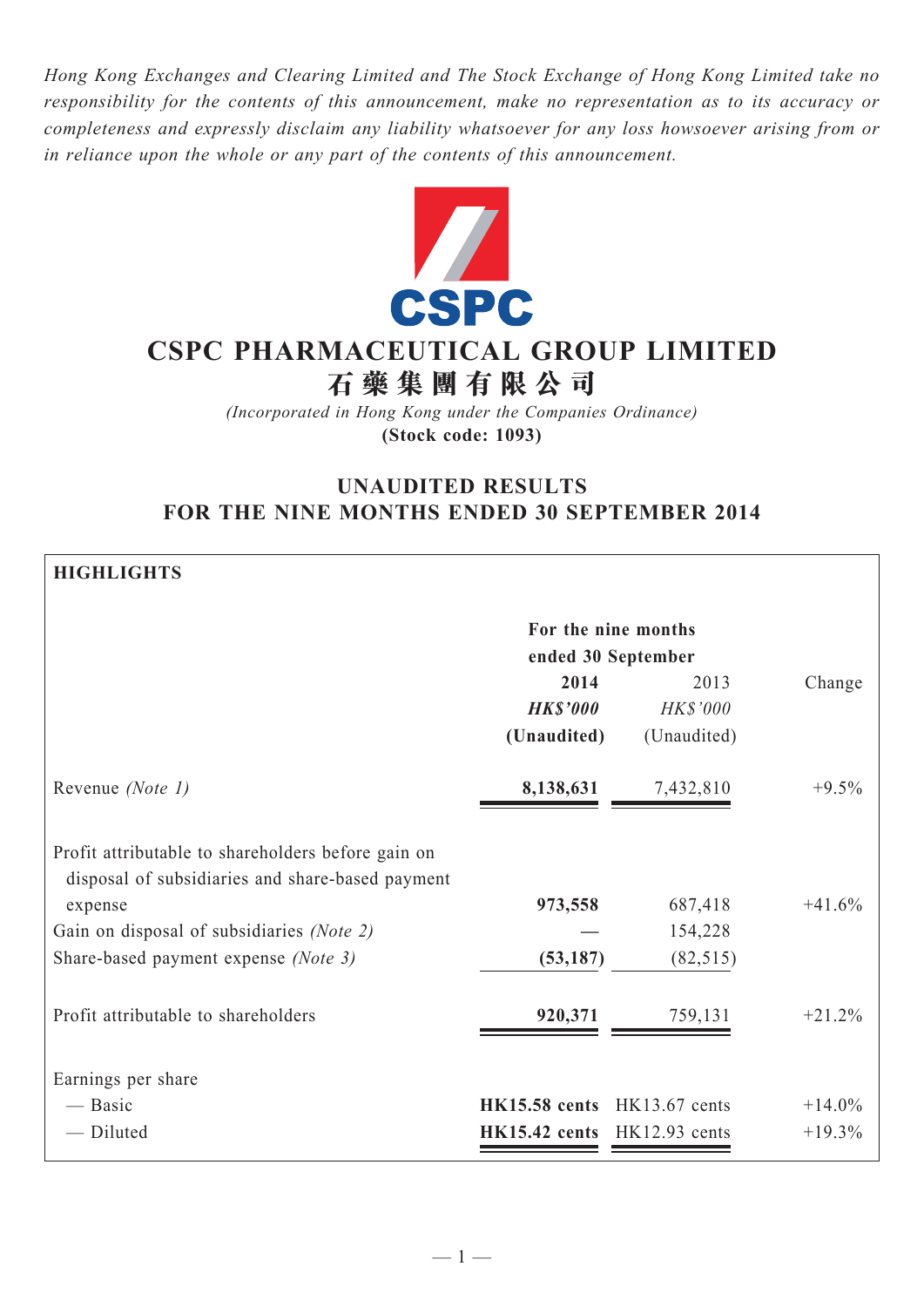### *Notes:*

- 1. The 2013 comparative comprises sales revenue of approximately HK\$410.85 million attributable to CSPC Zhongrun Pharmaceutical (Inner Mongolia) Co., Ltd. ("NMG Zhongrun"), CSPC Cenway (Tianjin) Pharmaceutical Co., Ltd. ("Tianjin Cenway") and their subsidiaries, which were principally engaged in the manufacture of bulk antibiotic products. The equity interests in NMG Zhongrun and Tianjin Cenway have been disposed of by the Company in June 2013 and September 2013 respectively. The 2013 comparative will become approximately HK\$7,021.96 million if revenue attributable to these companies which have been disposed of in 2013 is not accounted for. On this basis, revenue of the current period has increased 15.9%.
- 2. The 2013 comparative comprises the one-time gain of HK\$154.23 million arising from the disposal of the Company's equity interests in NMG Zhongrun in June 2013 and Tianjin Cenway in September 2013.
- 3. The share-based payment expense of HK\$53,187,000 (2013: HK\$82,515,000) represents the amount of expense recognised for the period in connection with the share options granted by the Company in April 2013.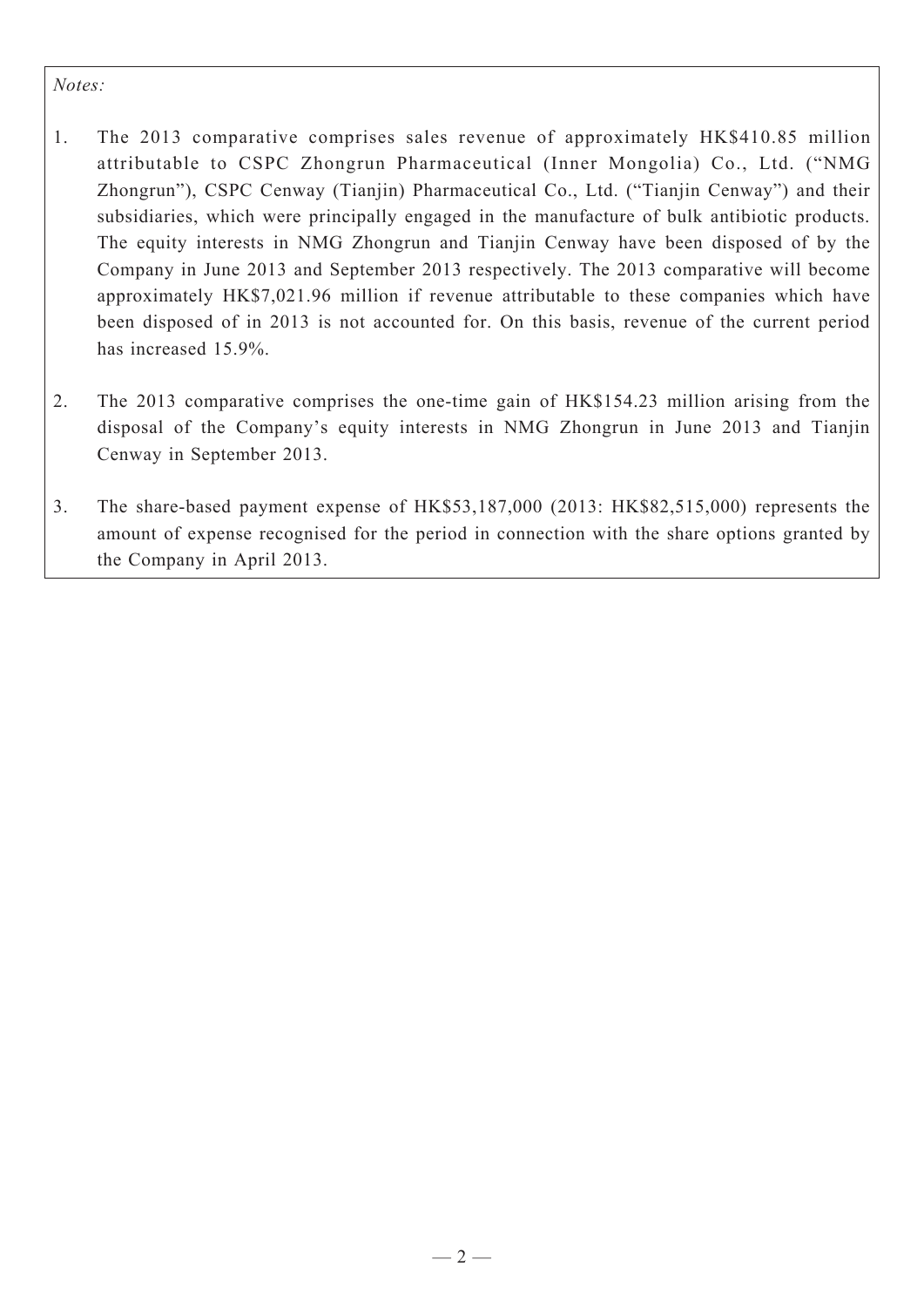The Board of Directors of CSPC Pharmaceutical Group Limited (the "Company") is pleased to announce the unaudited consolidated results of the Company and its subsidiaries (the "Group") for the nine months ended 30 September 2014 as follows:

# **CONSOLIDATED Statement of profit or loss and other comprehensive income**

*For the nine months ended 30 September 2014*

|                                     | For the nine months ended |               |  |
|-------------------------------------|---------------------------|---------------|--|
|                                     | 30 September              |               |  |
|                                     | 2014                      | 2013          |  |
|                                     | <b>HK\$'000</b>           | HK\$'000      |  |
|                                     | (Unaudited)               | (Unaudited)   |  |
| Revenue                             | 8,138,631                 | 7,432,810     |  |
| Cost of sales                       | (5,063,115)               | (5, 152, 539) |  |
| Gross profit                        | 3,075,516                 | 2,280,271     |  |
| Other income                        | 111,897                   | 166,723       |  |
| Selling and distribution expenses   | (1, 287, 418)             | (960, 971)    |  |
| Administrative expenses             | (430, 849)                | (466, 622)    |  |
| Other expenses                      | (241, 867)                | (151, 574)    |  |
| Operating profit                    | 1,227,279                 | 867,827       |  |
| Finance costs                       | (43, 359)                 | (55, 408)     |  |
| Gain on disposal of subsidiaries    |                           | 154,228       |  |
| Share of results of a joint venture | 312                       | (13, 919)     |  |
| Profit before taxation              | 1,184,232                 | 952,728       |  |
| Income tax expenses                 | (251, 541)                | (180, 650)    |  |
| Profit for the period               | 932,691                   | 772,078       |  |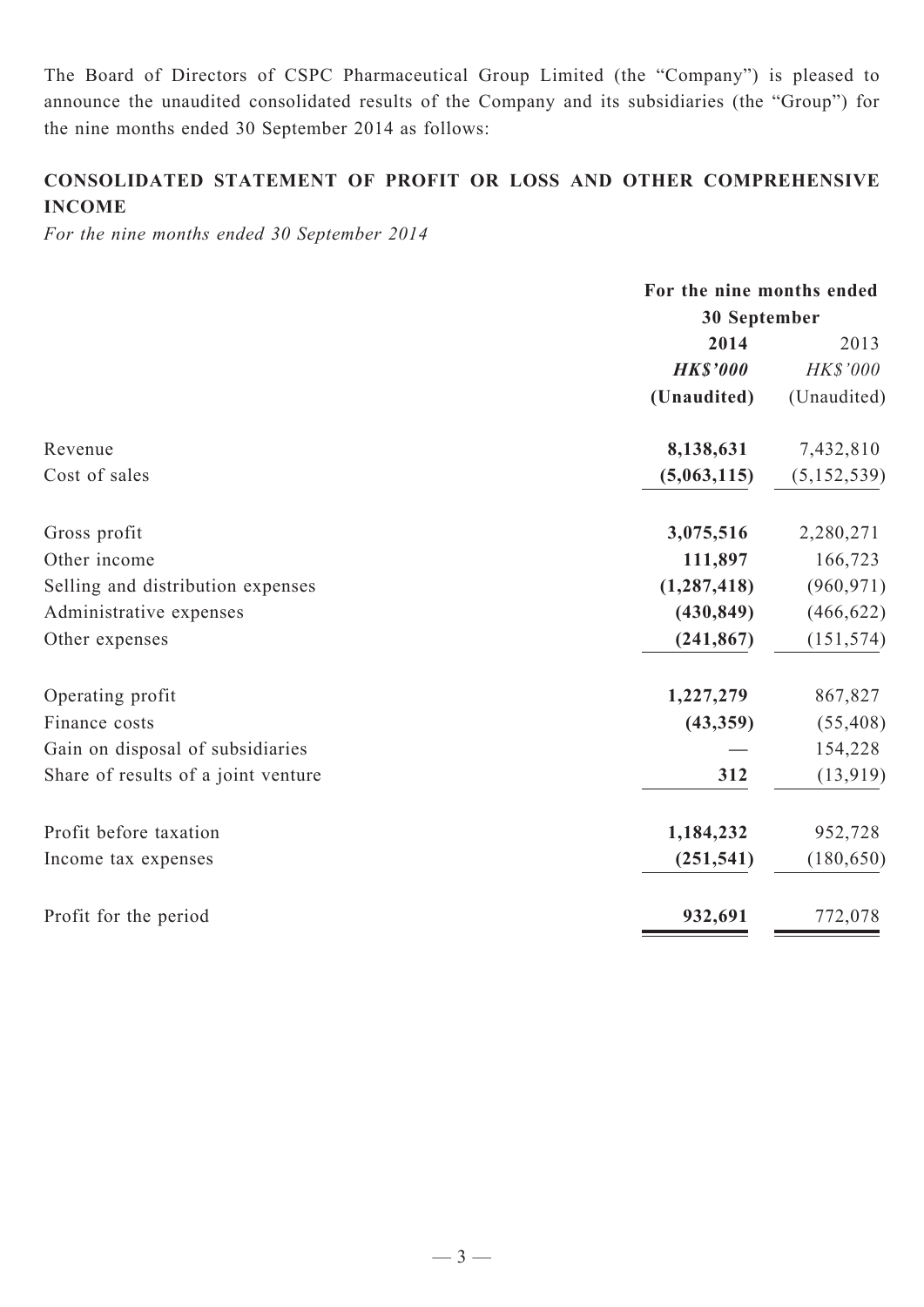|                                                                                                 | For the nine months<br>ended 30 September |                  |
|-------------------------------------------------------------------------------------------------|-------------------------------------------|------------------|
|                                                                                                 | 2014<br><b>HK\$'000</b>                   | 2013<br>HK\$'000 |
|                                                                                                 | (Unaudited)                               | (Unaudited)      |
| Other comprehensive (expense) income:<br>Items that will not be reclassified to profit or loss: |                                           |                  |
| Exchange differences on translation of financial statements                                     |                                           |                  |
| to presentation currency                                                                        | (118, 042)                                | 96,889           |
| Share of exchange differences of a joint venture                                                | (228)                                     | 143              |
| Other comprehensive (expense) income for the period                                             | (118, 270)                                | 97,032           |
| Total comprehensive income for the period                                                       | 814,421                                   | 869,110          |
| Profit for the period attributable to:                                                          |                                           |                  |
| Owners of the Company                                                                           | 920,371                                   | 759,131          |
| Non-controlling interests                                                                       | 12,320                                    | 12,947           |
|                                                                                                 | 932,691                                   | 772,078          |
|                                                                                                 |                                           |                  |
| Total comprehensive income for the period attributable to:                                      |                                           |                  |
| Owners of the Company                                                                           | 803,129                                   | 853,615          |
| Non-controlling interests                                                                       | 11,292                                    | 15,495           |
|                                                                                                 | 814,421                                   | 869,110          |
|                                                                                                 | <b>HK</b> cents                           | HK cents         |
| Earnings per share<br>— Basic                                                                   | 15.58                                     | 13.67            |
|                                                                                                 |                                           |                  |
| - Diluted                                                                                       | 15.42                                     | 12.93            |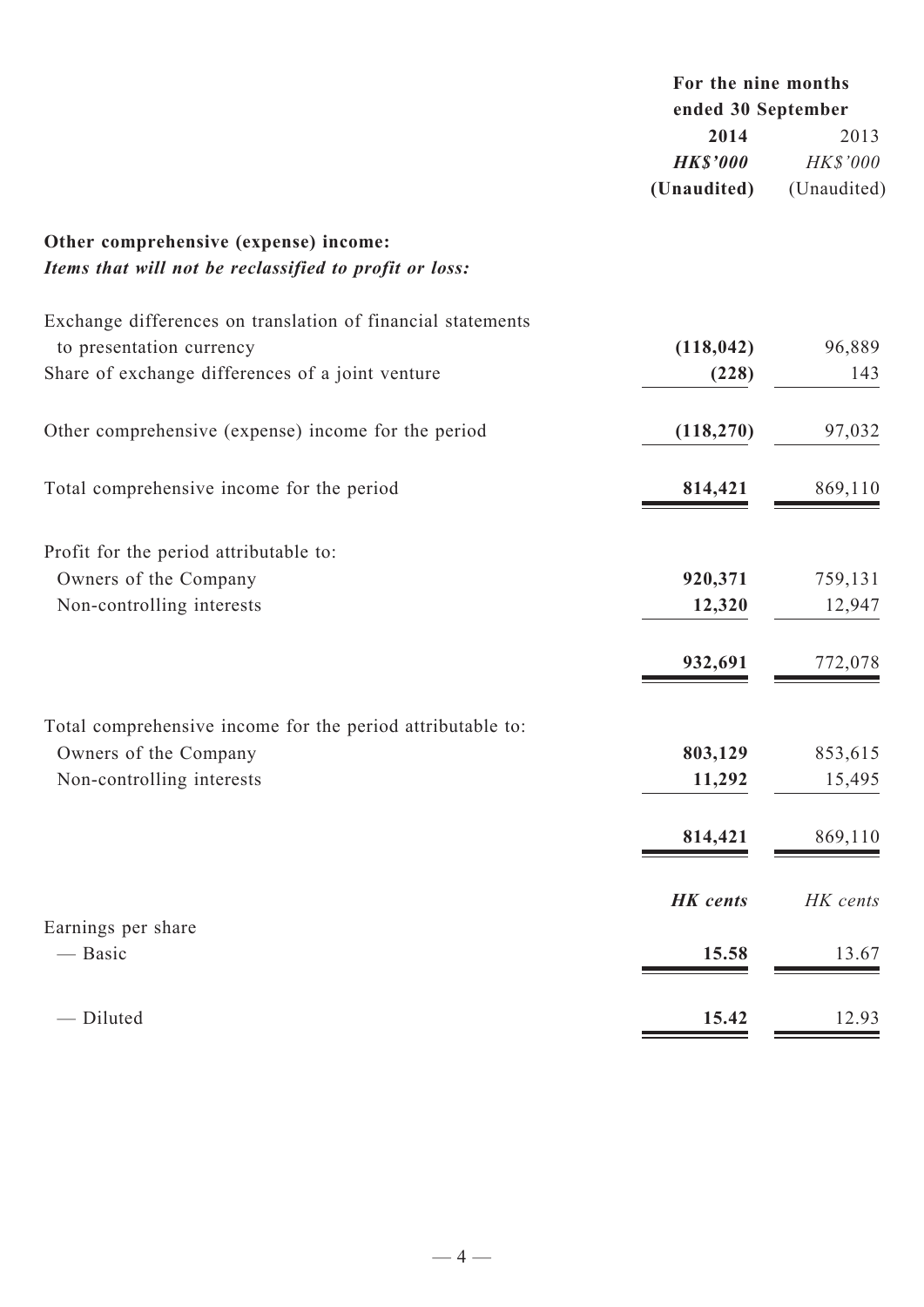*Notes:*

### **1. Principal Accounting Policies**

The principal accounting policies used in the preparation of the financial date for the nine months ended 30 September 2014 are consistent with those followed in the preparation of the Group's interim financial statements for the six months ended 30 June 2014.

#### **2. Profit Before Taxation**

|                                                                                               | For the nine months ended<br>30 September |                 |  |
|-----------------------------------------------------------------------------------------------|-------------------------------------------|-----------------|--|
|                                                                                               |                                           |                 |  |
|                                                                                               | 2014                                      | 2013            |  |
|                                                                                               | <b>HK\$'000</b>                           | <b>HK\$'000</b> |  |
|                                                                                               | (Unaudited)                               | (Unaudited)     |  |
| Profit before taxation has been arrived at after charging (crediting) the<br>following items: |                                           |                 |  |
| Amortisation of other intangible assets (included in cost of sales)                           | 14,740                                    | 7,155           |  |
| Amortisation of prepaid lease payments                                                        | 11,555                                    | 10,544          |  |
| Depreciation of property, plant and equipment                                                 | 439,129                                   | 493,992         |  |
| Research and development expense (included in other expenses)                                 | 233,424                                   | 138,756         |  |
| Share-based payment expense (included in administrative expenses)                             | 53,187                                    | 82,515          |  |
| Government grant income (included in other income)                                            | (75, 372)                                 | (136, 470)      |  |

#### **3. Earnings Per Share**

The calculation of the basic and diluted earnings per share attributable to the owners of the Company is based on the following data:

|                                                                   | For the nine months ended<br>30 September |             |
|-------------------------------------------------------------------|-------------------------------------------|-------------|
|                                                                   | 2014                                      | 2013        |
|                                                                   | <b>HK\$'000</b>                           | HK\$'000    |
|                                                                   | (Unaudited)                               | (Unaudited) |
| Earnings                                                          |                                           |             |
| Earnings for the purposes of basic and diluted earnings per share | 920,371                                   | 759,131     |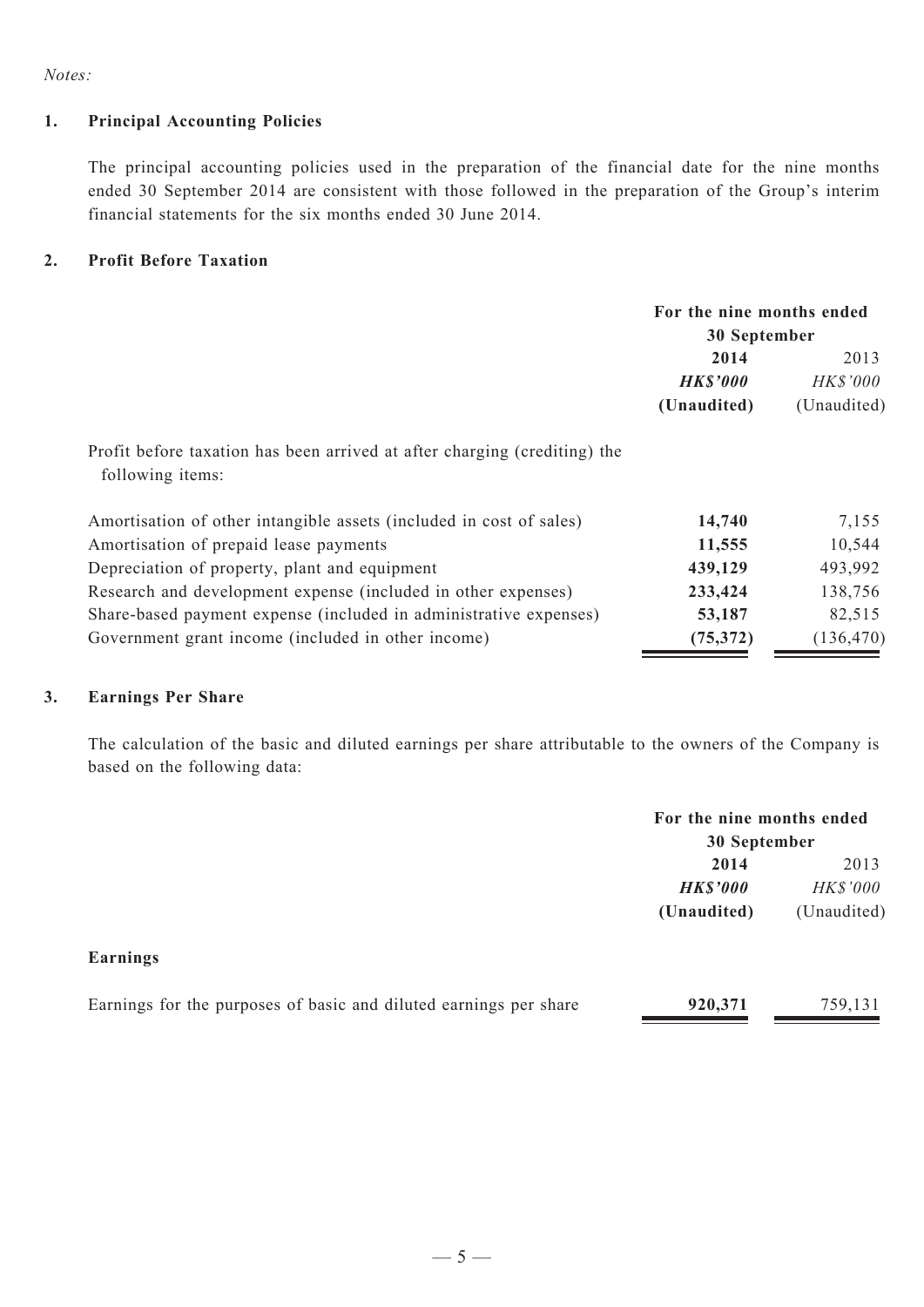|                                                               | For the nine months ended<br>30 September |             |  |
|---------------------------------------------------------------|-------------------------------------------|-------------|--|
|                                                               |                                           |             |  |
|                                                               | 2014                                      | 2013        |  |
|                                                               | $\boldsymbol{v}$                          | 000'        |  |
|                                                               | (Unaudited)                               | (Unaudited) |  |
| Number of shares                                              |                                           |             |  |
| Weighted average number of ordinary shares for the purpose    |                                           |             |  |
| of basic earnings per share                                   | 5,908,018                                 | 5,554,041   |  |
| Effect of dilutive potential ordinary shares:                 |                                           |             |  |
| Tranche II Convertible Bonds as if converted (Note)           |                                           | 315,759     |  |
| Share options granted by the Company                          | 58,760                                    |             |  |
| Weighted average number of ordinary shares for the purpose of |                                           |             |  |
| diluted earnings per share                                    | 5,966,778                                 | 5,869,800   |  |

The computation of diluted earnings per share in 2013 does not assume the exercise of the Company's share options because the adjusted exercise price of those options was higher than the average market price for shares from the date of grant of the options to the end of that reporting period.

*Note:* On 29 October 2012, the Company issued two tranches of convertible bonds with respective principal amount of US\$774,029,472.70 (equivalent to HK\$6,037,429,887.06) and US\$86,003,274.70 (equivalent to HK\$670,825,542.66) ("Tranche II Convertible Bonds"). Details of the convertible bonds are set out in the Company's consolidated financial statements for the year ended 31 December 2013.

# **4. Dividend**

The board of directors does not declare the payment of an interim dividend for the nine months ended 30 September 2014 (2013: Nil).

#### **5. Review of Results**

The financial data for the nine months ended 30 September 2014 is based on the internal records and management accounts of the Group and has not been reviewed or audited by the external auditor of the Company.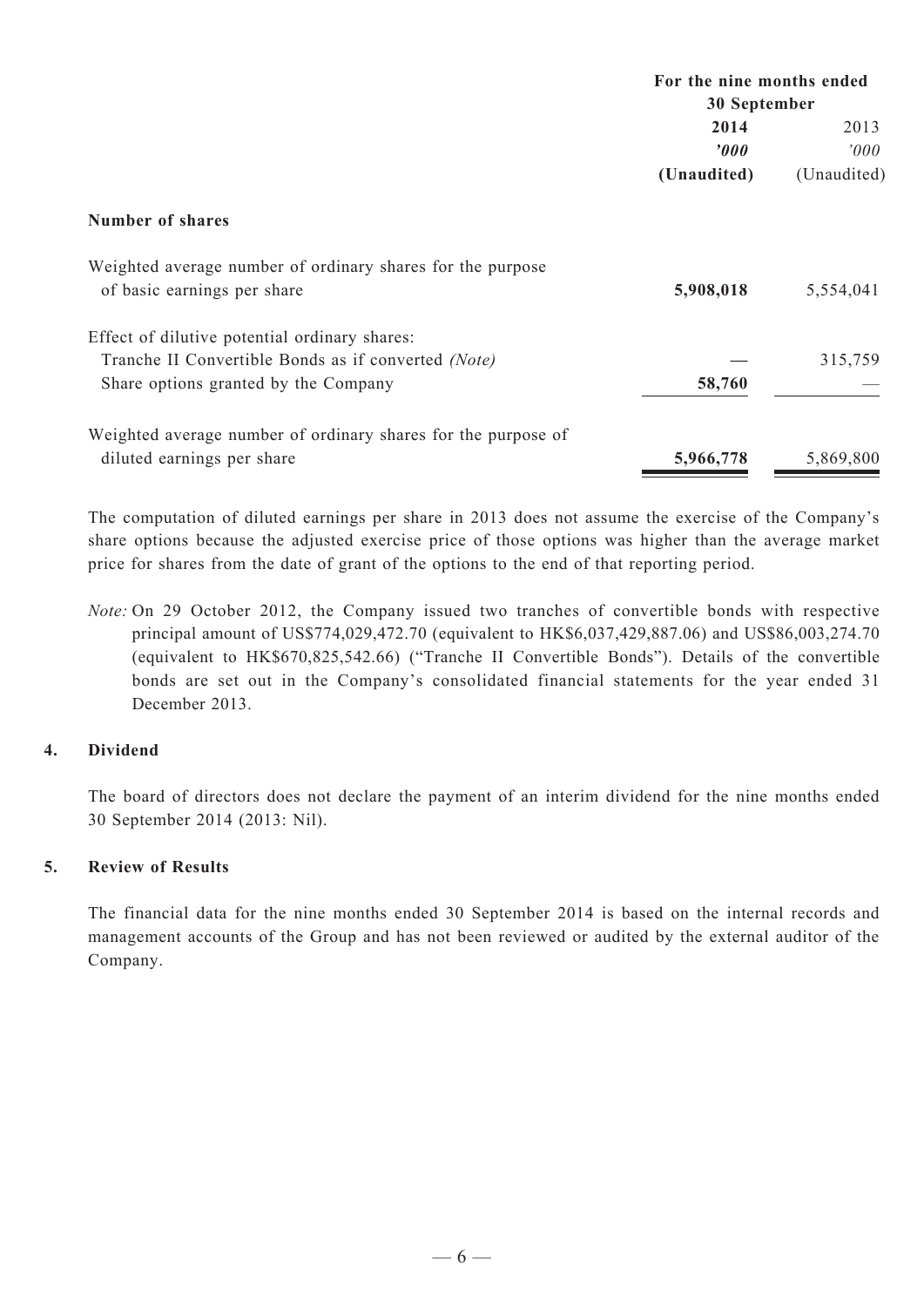#### **SEGMENT INFORMATION**

The Group's reportable and operating segments for financial reporting purposes are as follows:

- (a) Finished Drugs
- (b) Antibiotics (intermediates and bulk drugs)
- (c) Vitamin C (bulk drugs)
- (d) Caffeine and others (bulk drugs)

All reportable segments are engaged in the manufacture and sales of pharmaceutical products.

The following is an analysis of the Group's revenue and results by reportable and operating segment.

# *For the nine months ended 30 September 2014 (Unaudited):*

|                                                             | Finished<br><b>Drugs</b><br><b>HK\$'000</b> | <b>Antibiotics</b><br><b>HK\$'000</b> | Vitamin C<br><b>HK\$'000</b> | Caffeine<br>and others<br><b>HK\$'000</b> | Segment<br>total<br><b>HK\$'000</b> | Eliminations<br><b>HK\$'000</b> | Consolidated<br><b>HK\$'000</b> |
|-------------------------------------------------------------|---------------------------------------------|---------------------------------------|------------------------------|-------------------------------------------|-------------------------------------|---------------------------------|---------------------------------|
| <b>SEGMENT REVENUE</b>                                      |                                             |                                       |                              |                                           |                                     |                                 |                                 |
| External sales                                              | 4,891,660                                   | 1,818,603                             | 950,458                      | 477,910                                   | 8,138,631                           |                                 | 8,138,631                       |
| Inter-segment sales                                         |                                             | 37,673                                | 5,189                        | 5,187                                     | 48,049                              | (48, 049)                       |                                 |
| <b>TOTAL REVENUE</b>                                        | 4,891,660                                   | 1,856,276                             | 955,647                      | 483,097                                   | 8,186,680                           | (48, 049)                       | 8,138,631                       |
| Inter-segment sales are charged at prevailing market rates. |                                             |                                       |                              |                                           |                                     |                                 |                                 |
| <b>SEGMENT PROFIT (LOSS)</b>                                | 1,195,651                                   | 108,570                               | (45,979)                     | 89,886                                    |                                     |                                 | 1,348,128                       |
| Unallocated income                                          |                                             |                                       |                              |                                           |                                     |                                 | 5,037                           |
| Unallocated expenses                                        |                                             |                                       |                              |                                           |                                     |                                 | (125, 886)                      |
| Operating profit                                            |                                             |                                       |                              |                                           |                                     |                                 | 1,227,279                       |
| Finance costs                                               |                                             |                                       |                              |                                           |                                     |                                 | (43,359)                        |
| Share of results of a joint venture                         |                                             |                                       |                              |                                           |                                     |                                 | 312                             |
| Profit before taxation                                      |                                             |                                       |                              |                                           |                                     |                                 | 1,184,232                       |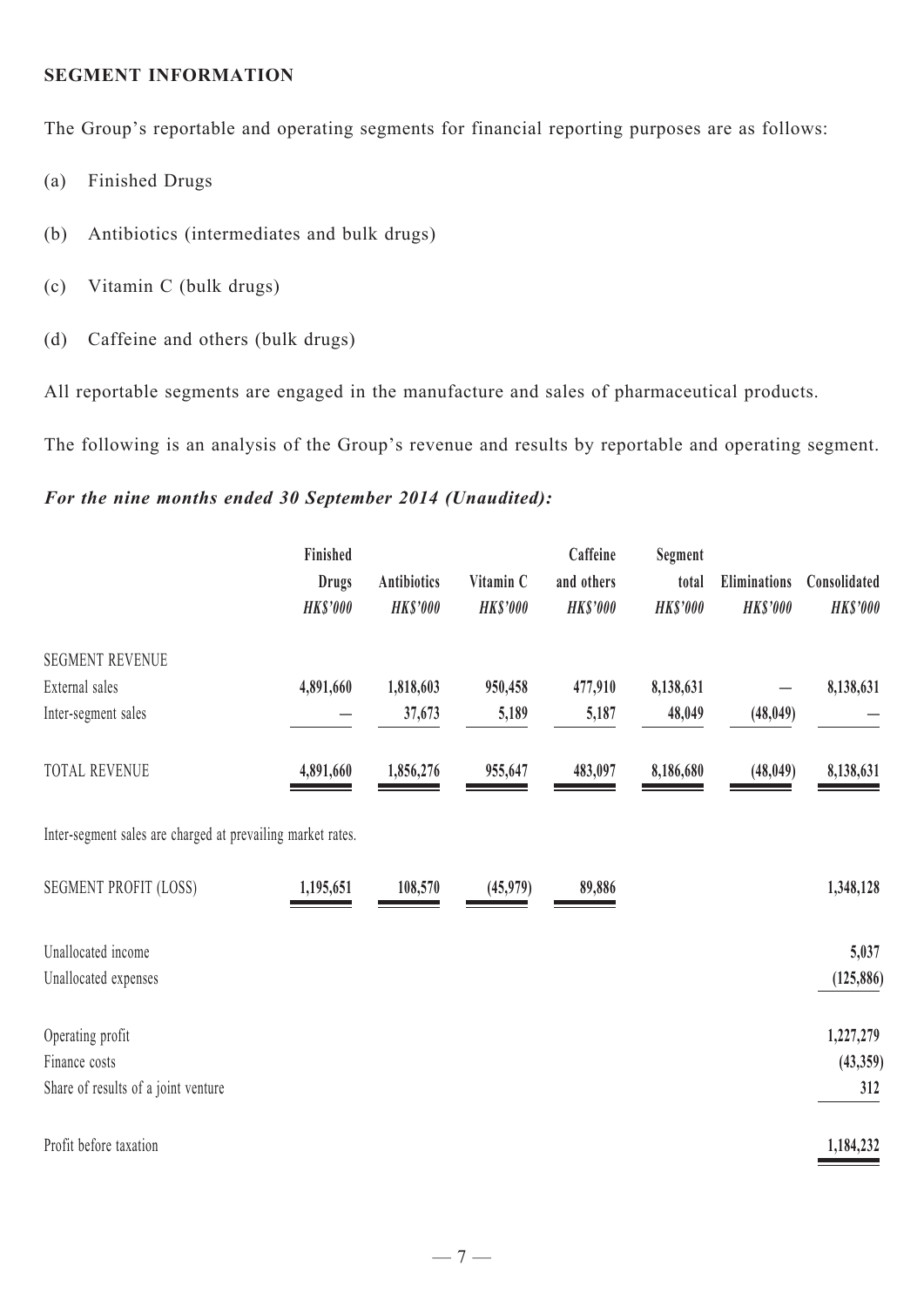# *For the nine months ended 30 September 2013 (Unaudited):*

|                                                             | Finished<br>Drugs<br>HK\$'000 | Antibiotics<br>HK\$'000 | Vitamin C<br>HK\$'000 | Caffeine<br>and others<br>HK\$'000 | Segment<br>total<br>HK\$'000 | Eliminations<br>HK\$'000 | Consolidated<br>HK\$'000 |
|-------------------------------------------------------------|-------------------------------|-------------------------|-----------------------|------------------------------------|------------------------------|--------------------------|--------------------------|
| <b>SEGMENT REVENUE</b>                                      |                               |                         |                       |                                    |                              |                          |                          |
| External sales                                              | 4,201,929                     | 1,921,049               | 829,122               | 480,710                            | 7,432,810                    |                          | 7,432,810                |
| Inter-segment sales                                         |                               | 95,832                  | 2,706                 | 3,919                              | 102,457                      | (102, 457)               |                          |
| TOTAL REVENUE                                               | 4,201,929                     | 2,016,881               | 831,828               | 484,629                            | 7,535,267                    | (102, 457)               | 7,432,810                |
| Inter-segment sales are charged at prevailing market rates. |                               |                         |                       |                                    |                              |                          |                          |
| <b>SEGMENT PROFIT (LOSS)</b>                                | 953,864                       | 37,916                  | (106, 296)            | 119,184                            |                              |                          | 1,004,668                |
| Unallocated income                                          |                               |                         |                       |                                    |                              |                          | 4,179                    |
| Unallocated expenses                                        |                               |                         |                       |                                    |                              |                          | (141, 020)               |
| Operating profit                                            |                               |                         |                       |                                    |                              |                          | 867,827                  |
| Finance costs                                               |                               |                         |                       |                                    |                              |                          | (55, 408)                |
| Gain on disposal of subsidiaries                            |                               |                         |                       |                                    |                              |                          | 154,228                  |
| Share of results of a joint venture                         |                               |                         |                       |                                    |                              |                          | (13, 919)                |
| Profit before taxation                                      |                               |                         |                       |                                    |                              |                          | 952,728                  |

Segment profit (loss) represents the profit (loss) generated by each segment without allocation of interest income, finance costs, central administrative expenses, share of results of a joint venture, gain on disposal of subsidiaries. This is the measure reported to the chief operating decision maker for the purposes of resource allocation and performance assessment.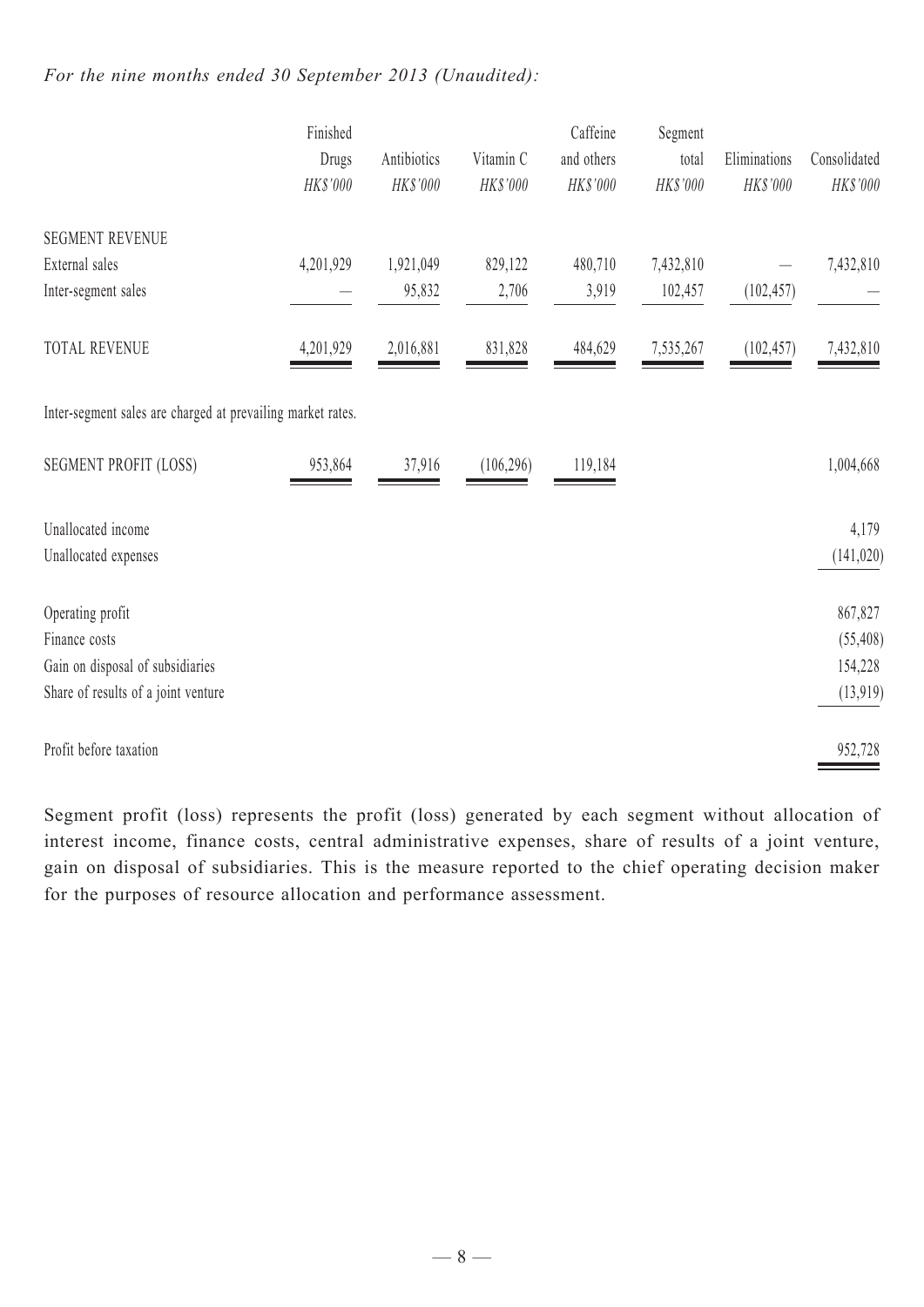# **BUSINESS REVIEW**

# **Results**

For the period under review, the Group recorded sales revenue of approximately HK\$8,139 million and profit attributable to shareholders of approximately HK\$920 million.

# **Finished Drug Business**

During the period, the innovative drugs continued to maintain a strong growth momentum, with continuous expansion of market share and a stronger presence in the high-end market. Sales revenue of the whole innovative drug portfolio for the period reached HK\$2,019 million, representing a 47.8% growth over the same period of last year. Among the innovative drugs, the oncology drugs achieved a sales revenue of HK\$181 million.

The common generic drugs of the Group maintained a stable growth during the period, with sales revenue reaching HK\$2,872 million.

# **Bulk Drug Business**

The performance of the caffeine business and antibiotics business remained stable; while the vitamin C business remained relatively weak with overcapacity persisting. Product prices of vitamin C weakened in the third quarter following a modest increase in the first half of the year.

# **Research and Development**

The Group continued to capitalise on its technological advantages in the realm of drug research and development. Currently, the Group has over 170 products under research and development, with focus on the therapeutic areas of cardio-cerebrovascular, diabetes, oncology, neurology and antiinfective. Among those products, 14 are Class I new drugs and 41 are Class III new drugs (of which 29 products are among the first three applications).

During the third quarter of current year, the Group had the following major developments in research and development.

- In October, oncology drug "Imatinib Mesylate Tablet" developed by the Group was granted the Drug Registration Approval by the China Food and Drug Administration ("CFDA"). This is the third oncology drug of the Group approved for production. The approval will further expand the product portfolio and enhance the Group's development in the oncology area.
- Pre-clinical study for the chronic hepatitis C drug "Sofosbuvir Tablet" developed by the Group has been completed and application for clinical study has been submitted to the Center for Drug Evaluation of the CFDA in November. The Group will strive to become the first company obtaining the approval for selling this blockbuster drug in China.